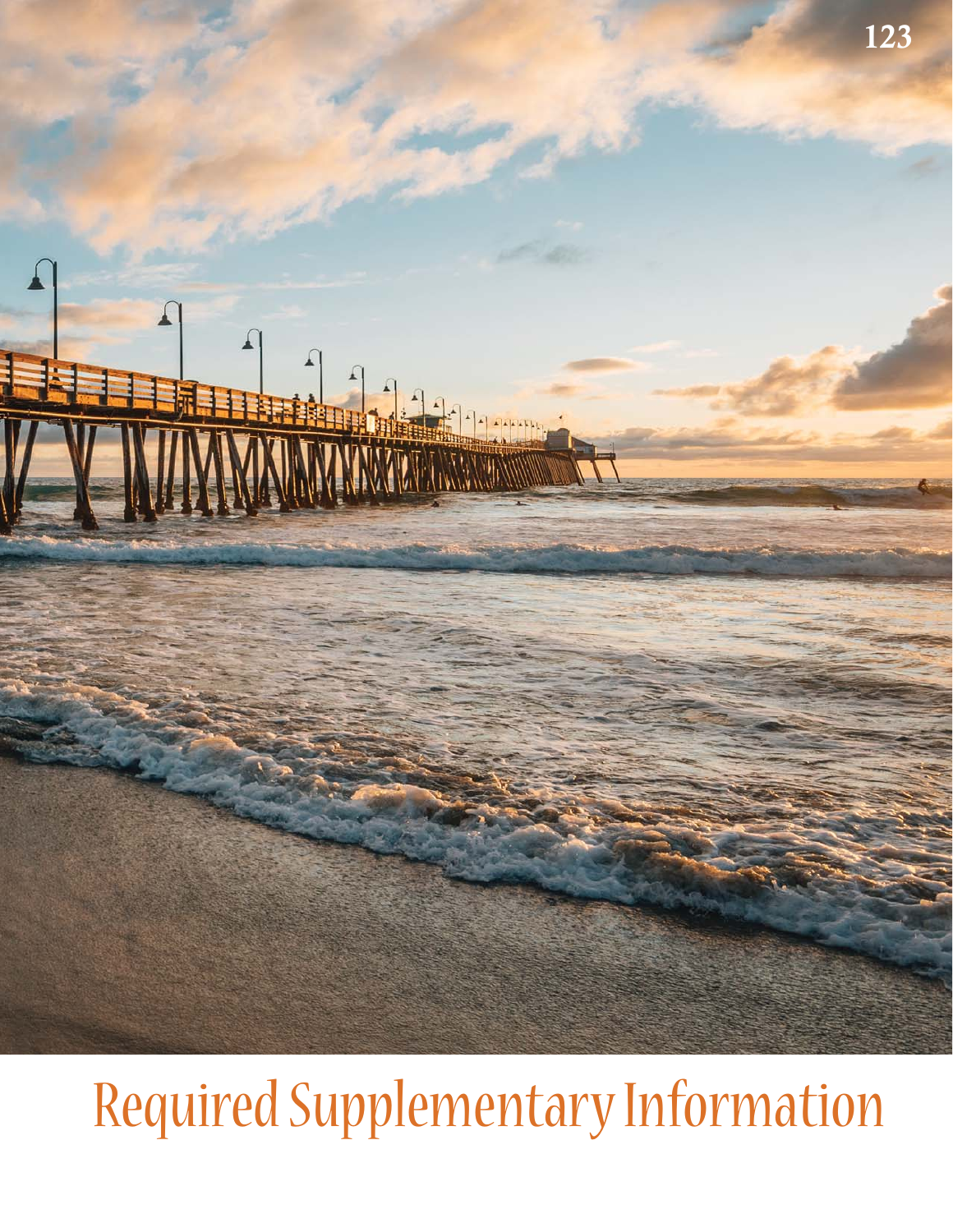### **Pension Plan**

The schedule (in thousands) of the County's proportionate share of the San Diego County Employees Retirement Association pension plan collective Net Pension Liability is shown in the table below:

| Table 1<br>Schedule of the County's Proportionate Share of the Net Pension Liability                                                                                  |                               |                               |                               |                               |                               |  |  |
|-----------------------------------------------------------------------------------------------------------------------------------------------------------------------|-------------------------------|-------------------------------|-------------------------------|-------------------------------|-------------------------------|--|--|
|                                                                                                                                                                       | <b>Fiscal Year</b><br>$2019*$ | <b>Fiscal Year</b><br>$2018*$ | <b>Fiscal Year</b><br>$2017*$ | <b>Fiscal Year</b><br>$2016*$ | <b>Fiscal Year</b><br>$2015*$ |  |  |
| County's proportion of the net pension liability                                                                                                                      | 94.119%                       | 93.136%                       | 92.898%                       | 92.827%                       | 92.292%                       |  |  |
| County's proportionate share of the net pension liability                                                                                                             | $\frac{1}{2}$<br>3.197.900    | 3.433.950                     | 3.992.748                     | 2.593.395                     | 1,958,456                     |  |  |
| County's covered payroll                                                                                                                                              | \$<br>1.145.764               | 1.091.617                     | 1.058.895                     | 1.036.987                     | 988.858                       |  |  |
| County's proportionate share of the net pension liability as a<br>percentage of its covered payroll                                                                   | 279.106%                      | 314.575%                      | 377.067%                      | 250.089%                      | 198.052%                      |  |  |
| Plan fiduciary net position as a percentage of the total<br>pension liability                                                                                         | 78.32%                        | 75.56%                        | 70.48%                        | 78.63%                        | 82.65%                        |  |  |
| *Amounts presented above were based on the measurement periods ending June 30, 2018, June 30, 2017, June 30, 2016, June 30, 2015, and<br>June 30, 2014, respectively. |                               |                               |                               |                               |                               |  |  |
| Note: This Schedule is intended to show information for ten years. Additional years' information will be displayed as it becomes available.                           |                               |                               |                               |                               |                               |  |  |

The schedule (in thousands) of County contributions to the San Diego County Employees Retirement Association pension plan is shown in the table below:

| Table 2<br>Schedule of the County's Contributions - Pension              |    |                               |                             |                               |                               |                               |  |  |
|--------------------------------------------------------------------------|----|-------------------------------|-----------------------------|-------------------------------|-------------------------------|-------------------------------|--|--|
|                                                                          |    | <b>Fiscal Year</b><br>$2019*$ | <b>Fiscal Year</b><br>2018* | <b>Fiscal Year</b><br>$2017*$ | <b>Fiscal Year</b><br>$2016*$ | <b>Fiscal Year</b><br>$2015*$ |  |  |
| Actuarial determined contributions                                       | \$ | 485.619                       | 465.339                     | 386.971                       | 354.524                       | 356,732                       |  |  |
| Contributions in relation to the actuarially determined<br>contributions |    | 499.451                       | 487.841                     | 386.971                       | 354,524                       | 356,732                       |  |  |
| Contribution deficiency (excess)**                                       |    | (13,832)                      | (22, 502)                   |                               |                               |                               |  |  |
|                                                                          |    |                               |                             |                               |                               |                               |  |  |
| County's covered payroll                                                 | \$ | 1.190.184                     | 1.145.764                   | 1.091.617                     | 1.058.595                     | 1,036,987                     |  |  |
| Contributions as a percentage of covered payroll                         |    | 41.96%                        | 42.58%                      | 35.45%                        | 33.49%                        | 34.40%                        |  |  |
|                                                                          |    |                               |                             |                               |                               |                               |  |  |

\*Amounts presented above were based on the fiscal years ended June 30, 2019, June 30, 2018, June 30, 2017, June 30, 2016, and June 30, 2015, respectively.

\*\*Based on one-time use of over-realized general purpose revenue generated by greater-than-anticipated assessed value growth as per County Code of Administrative Ordinances Article VII, Section 113.5(b)

Note: This Schedule is intended to show information for ten years. Additional years' information will be displayed as it becomes available.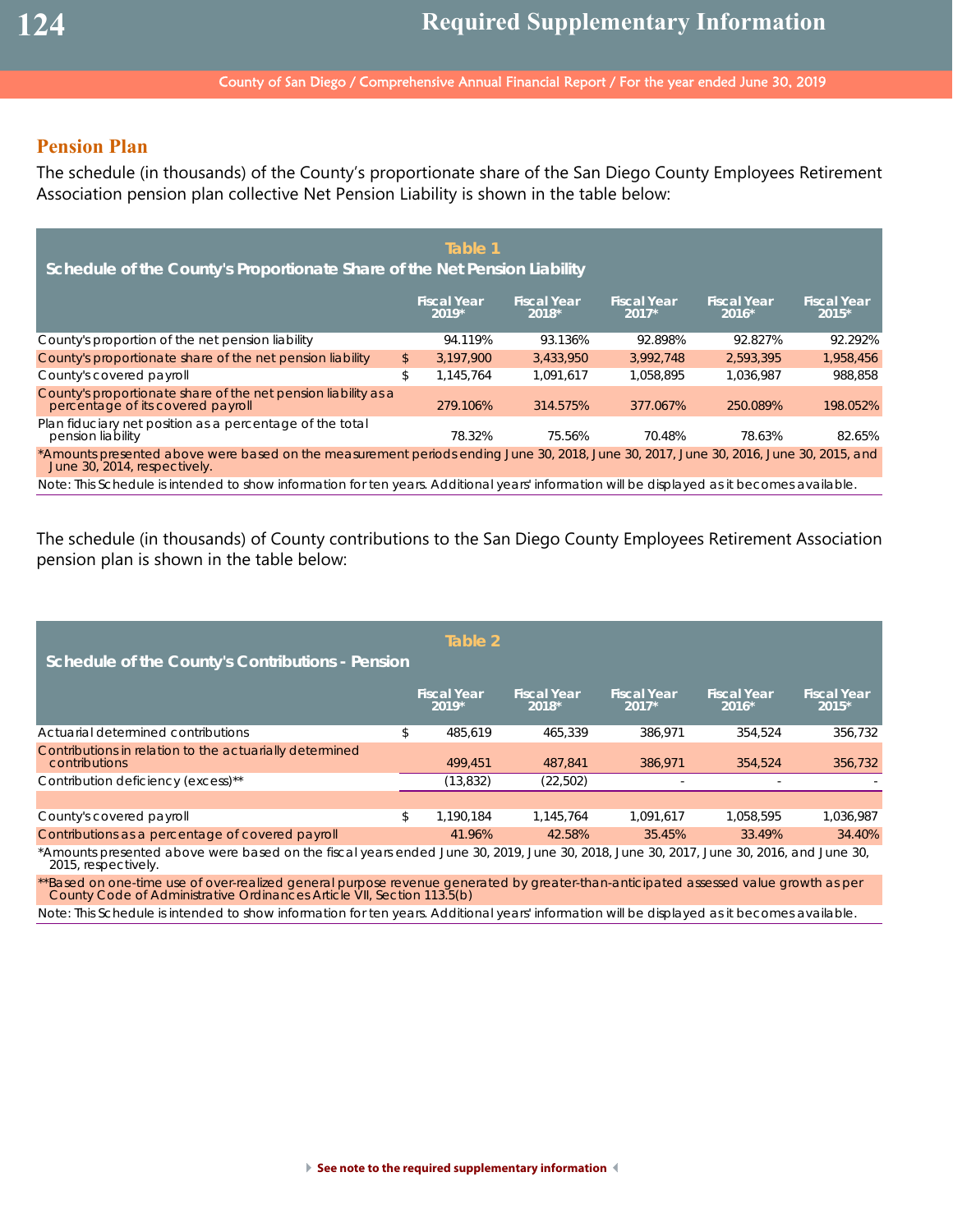## **Changes in Assumptions**

The following assumptions used to determine the Total Pension Liability have changed:

|                               | Table 3                                                                                      |                                                                                               |
|-------------------------------|----------------------------------------------------------------------------------------------|-----------------------------------------------------------------------------------------------|
| <b>Actuarial Assumptions</b>  |                                                                                              |                                                                                               |
|                               | Reporting Period: June 30, 2015                                                              | Reporting Period: June 30, 2016                                                               |
| Inflation                     | 3.25%                                                                                        | 3.00%                                                                                         |
| Salary increases              | General: 4.75% to 10% and Safety: 5.00% to<br>12% vary by service, including inflation.      | General: 4.50% to 9.75% and Safety: 4.75% to<br>11.75% vary by service, including inflation.  |
| Discount rate                 | 7.75%, net pension plan investment expense,<br>including inflation.                          | 7.50%, net pension plan investment expense,<br>including inflation.                           |
|                               |                                                                                              |                                                                                               |
|                               | Reporting Period: June 30, 2016                                                              | Reporting Period: June 30, 2017                                                               |
| Salary increases              | General: 4.50% to 9.75% and Safety: 4.75% to<br>11.75% vary by service, including inflation. | General: 4.25% to 10.25% and Safety: 4.50% to<br>12.00% vary by service, including inflation. |
| Discount rate                 | 7.50%, net pension plan investment expense,<br>including inflation.                          | 7.25%, net of pension plan investment expense,<br>including inflation.                        |
| Date of last experience study | July 1, 2009 through June 30, 2012                                                           | July 1, 2012 through June 30, 2015                                                            |
| <b>Mortality Rates</b>        | RP-2000                                                                                      | RP-2014                                                                                       |

### **OPEB Plan**

The schedule (in thousands) of the County's proportionate share of the San Diego County Employees Retirement Association Retiree Health Plan collective Net OPEB Liability is shown in the table below:

| Table 4<br>Schedule of the County's Proportionate Share of the Net OPEB Liability                                                           |                   |                   |
|---------------------------------------------------------------------------------------------------------------------------------------------|-------------------|-------------------|
|                                                                                                                                             | Fiscal Year 2019* | Fiscal Year 2018* |
| County's proportion of the net OPEB liability                                                                                               | 93.227%           | 92.594%           |
| County's proportionate share of the net OPEB liability                                                                                      | \$<br>119,483     | 132.163           |
| County's covered payroll                                                                                                                    | \$<br>1.145.764   | 1,091,617         |
| County's proportionate share of the net OPEB liability as a percentage of its covered<br>payroll                                            | 10.428%           | 12.107%           |
| Plan fiduciary net position as a percentage of the total OPEB liability                                                                     | 10.12%            | 6.92%             |
| *Amounts presented above were based on the measurement periods ending June 30, 2018 and June 30, 2017.                                      |                   |                   |
| Note: This Schedule is intended to show information for ten years. Additional years' information will be displayed as it becomes available. |                   |                   |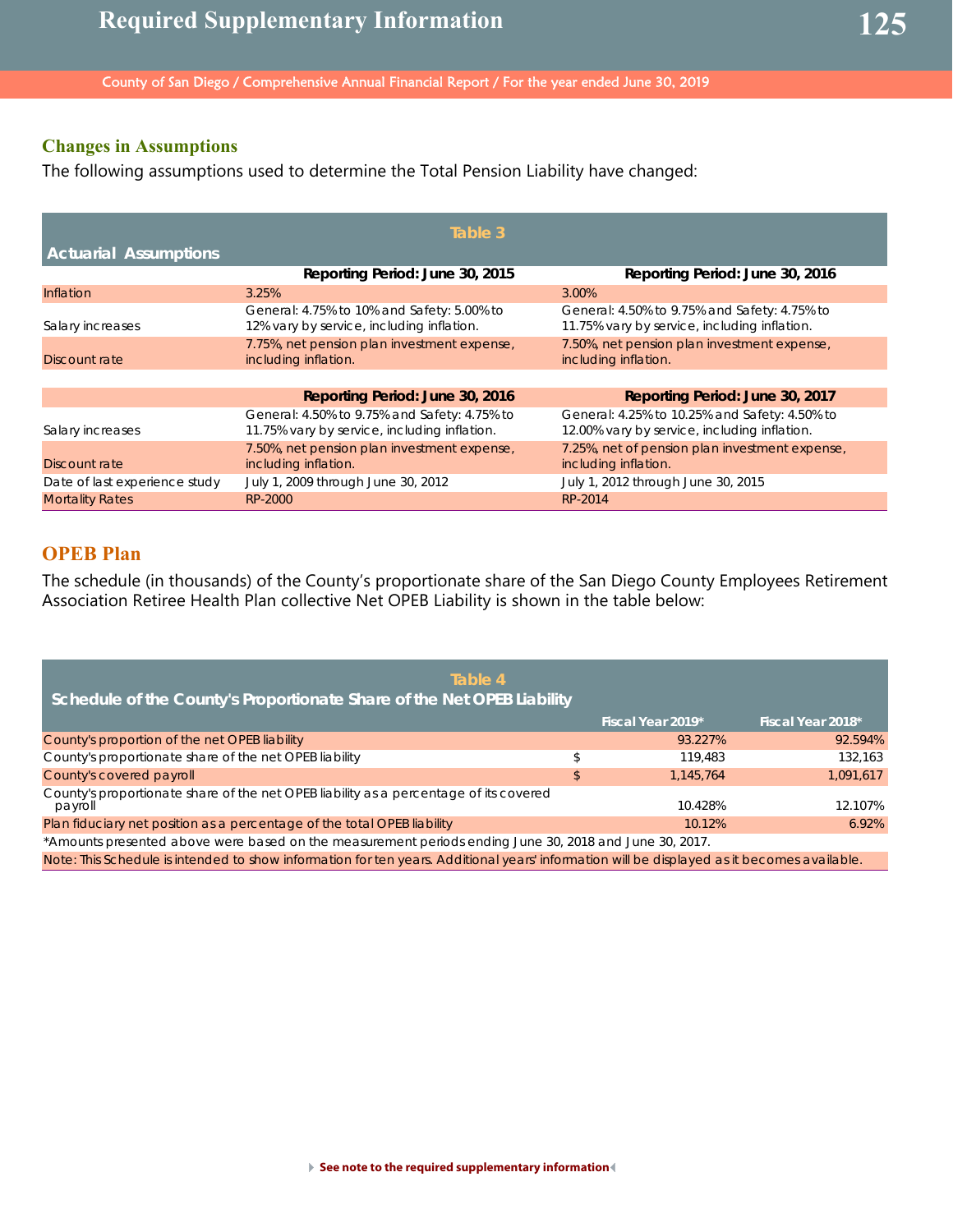The schedule (in thousands) of County contributions to the San Diego County Employees Retirement Association Retiree Health Plan is shown in the table below:

| Table 5<br>Schedule of the County's Contributions - OPEB                                                                                    |    |                   |                   |  |  |  |  |  |
|---------------------------------------------------------------------------------------------------------------------------------------------|----|-------------------|-------------------|--|--|--|--|--|
|                                                                                                                                             |    | Fiscal Year 2019* | Fiscal Year 2018* |  |  |  |  |  |
| Actuarial determined contributions                                                                                                          | \$ | 18,892            | 18.229            |  |  |  |  |  |
| Contributions in relation to the actuarially determined contributions                                                                       |    | 18.892            | 18,229            |  |  |  |  |  |
| Contribution deficiency (excess)                                                                                                            |    |                   |                   |  |  |  |  |  |
|                                                                                                                                             |    |                   |                   |  |  |  |  |  |
| County's covered payroll                                                                                                                    | \$ | 1.190.184         | 1.145.764         |  |  |  |  |  |
| Contributions as a percentage of covered payroll                                                                                            |    | 1.59%             | 1.59%             |  |  |  |  |  |
| *Amounts presented above were based on the fiscal years ended June 30, 2019 and June 30, 2018.                                              |    |                   |                   |  |  |  |  |  |
| Note: This Schedule is intended to show information for ten years. Additional years' information will be displayed as it becomes available. |    |                   |                   |  |  |  |  |  |

### **Changes in Assumptions**

The following assumptions used to determine the Total OPEB Liability have changed:

|                              | Table 6                                      |                                                                                                                          |
|------------------------------|----------------------------------------------|--------------------------------------------------------------------------------------------------------------------------|
| <b>Actuarial Assumptions</b> |                                              |                                                                                                                          |
|                              | Reporting Period: June 30, 2018              | Reporting Period: June 30, 2019                                                                                          |
| Salary increases             | General: 4.50% to 9.75% including inflation. | General: 4.25% to 10.25% including inflation.                                                                            |
| Healthcare trend             | 6.50% graded to ultimate 4.50% over 8 years. | Non-Medicare: 7.00% graded to ultimate 4.50%<br>over 10 years; Medicare: 6.50% graded to ultimate<br>4.50% over 8 years. |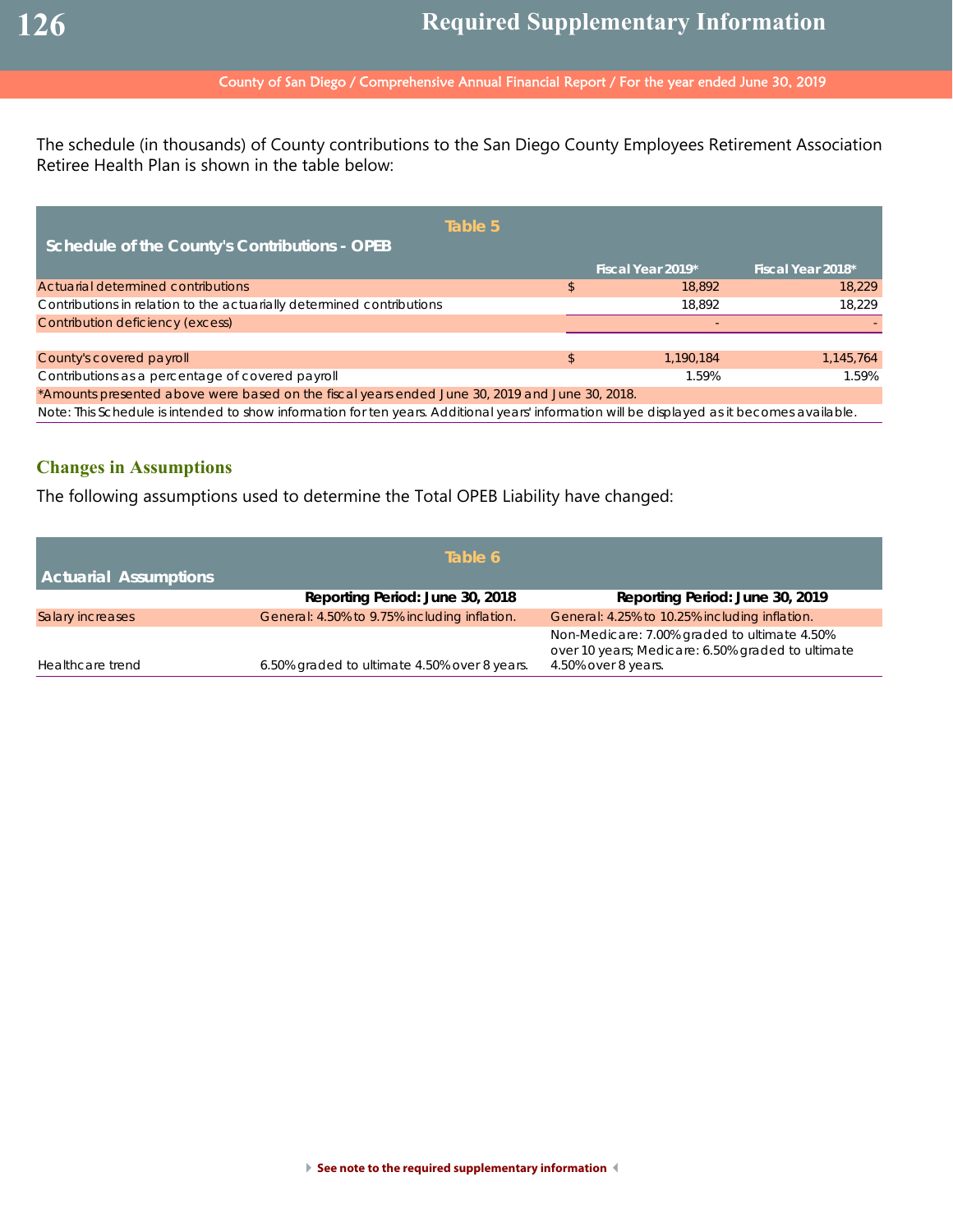| SCHEDULE OF REVENUES, EXPENDITURES, AND CHANGES IN FUND BALANCE -   |                        |                     |               |
|---------------------------------------------------------------------|------------------------|---------------------|---------------|
| <b>BUDGET AND ACTUAL</b>                                            |                        |                     |               |
| <b>GENERAL FUND</b>                                                 |                        |                     |               |
| For the Year Ended June 30, 2019                                    |                        |                     |               |
| (In Thousands)                                                      |                        |                     |               |
|                                                                     | <b>Original Budget</b> | <b>Final Budget</b> | <b>Actual</b> |
| Revenues:                                                           |                        |                     |               |
| Taxes                                                               | \$<br>1,197,713        | 1,211,545           | 1,223,597     |
| Licenses, permits and franchise fees                                | 43,703                 | 44,705              | 46,778        |
| Fines, forfeitures and penalties                                    | 45,670                 | 45,671              | 42,453        |
| Revenue from use of money and property                              | 24,817                 | 27,370              | 63,090        |
| Aid from other governmental agencies:                               |                        |                     |               |
| State                                                               | 1,301,931              | 1,340,600           | 1,224,649     |
| Federal                                                             | 815,510                | 820,417             | 766,244       |
| Other                                                               | 90,418                 | 90,419              | 117,631       |
| Charges for current services                                        | 403,748                | 408,351             | 384,631       |
| Other                                                               | 37,093                 | 37.320              | 28,333        |
| <b>Total revenues</b>                                               | 3,960,603              | 4,026,398           | 3,897,406     |
| <b>Expenditures:</b>                                                |                        |                     |               |
| Current:                                                            |                        |                     |               |
| General government:                                                 |                        |                     |               |
| Assessor/recorder/county clerk - finance                            | 49,386                 | 49,386              | 40,573        |
| Auditor and controller                                              | 28,223                 | 27,792              | 26,850        |
| Auditor and controller - information technology management services | 13,434                 | 13,871              | 8,901         |
| Board of supervisors district #1                                    | 1,576                  | 1,776               | 1,524         |
| Board of supervisors district #2                                    | 1,690                  | 1,785               | 1,656         |
| Board of supervisors district #3                                    | 1,517                  | 1,717               | 1,280         |
| Board of supervisors district #4                                    | 1,570                  | 1,920               | 1,646         |
| Board of supervisors district #5                                    | 1,632                  | 1,985               | 1,761         |
| Board of supervisors general office                                 | 1,265                  | 1,265               | 1,193         |
| Chief administrative office - legislative and administrative        | 5,109                  | 5,109               | 4,621         |
| Civil service commission                                            | 555                    | 555                 | 426           |
| Clerk of the board of supervisors - legislative and administrative  | 4,154                  | 4,154               | 3,746         |
| Community enhancement                                               | 6,260                  | 6,260               | 6,251         |
| Community projects                                                  | 13,348                 | 13,511              | 12,667        |
| Community services                                                  | 6,045                  | 4,714               | 3,610         |
| County communications office                                        | 3,524                  | 3,524               | 2,994         |
| County counsel                                                      | 28,738                 | 28,737              | 27,156        |
| County technology office                                            | 23,803                 | 23,802              | 13,784        |
| Countywide general expense                                          | 110,170                | 100,586             | 17,211        |
| Finance and general government - legislative and administrative     | 11,005                 | 10,883              | 3,542         |
| Finance and general government - other general                      | 27,927                 | 25,867              | 3,054         |
| Finance and general government group - CAC major maintenance        | 7,915                  | 8,396               | 7,306         |
| Finance and general government group - finance                      | 6,459                  | 7,359               | 3,511         |
| Health and human services - legislative and administrative          | 166                    | 166                 | 149           |
| Human resources - other general government                          | 6,259                  | 6,259               | 5,007         |
| Human resources - personnel                                         | 23,254                 | 23,255              | 19,832        |
| Land use and environment - legislative and administrative           | 9,677                  | 9,583               | 3,584         |
| Lease payments - bonds                                              | 390                    | 390                 |               |
| Public safety - legislative and administrative                      | 12,747                 | 13,084              | 7,920         |
| Registrar of voters                                                 | 23,419                 | 26,531              | 26,367        |
| Treasurer - tax collector                                           | 23,229                 | 23,229              | 19,813        |
| Total general government                                            | 454,446                | 447,451             | 277,935       |

Continued on next page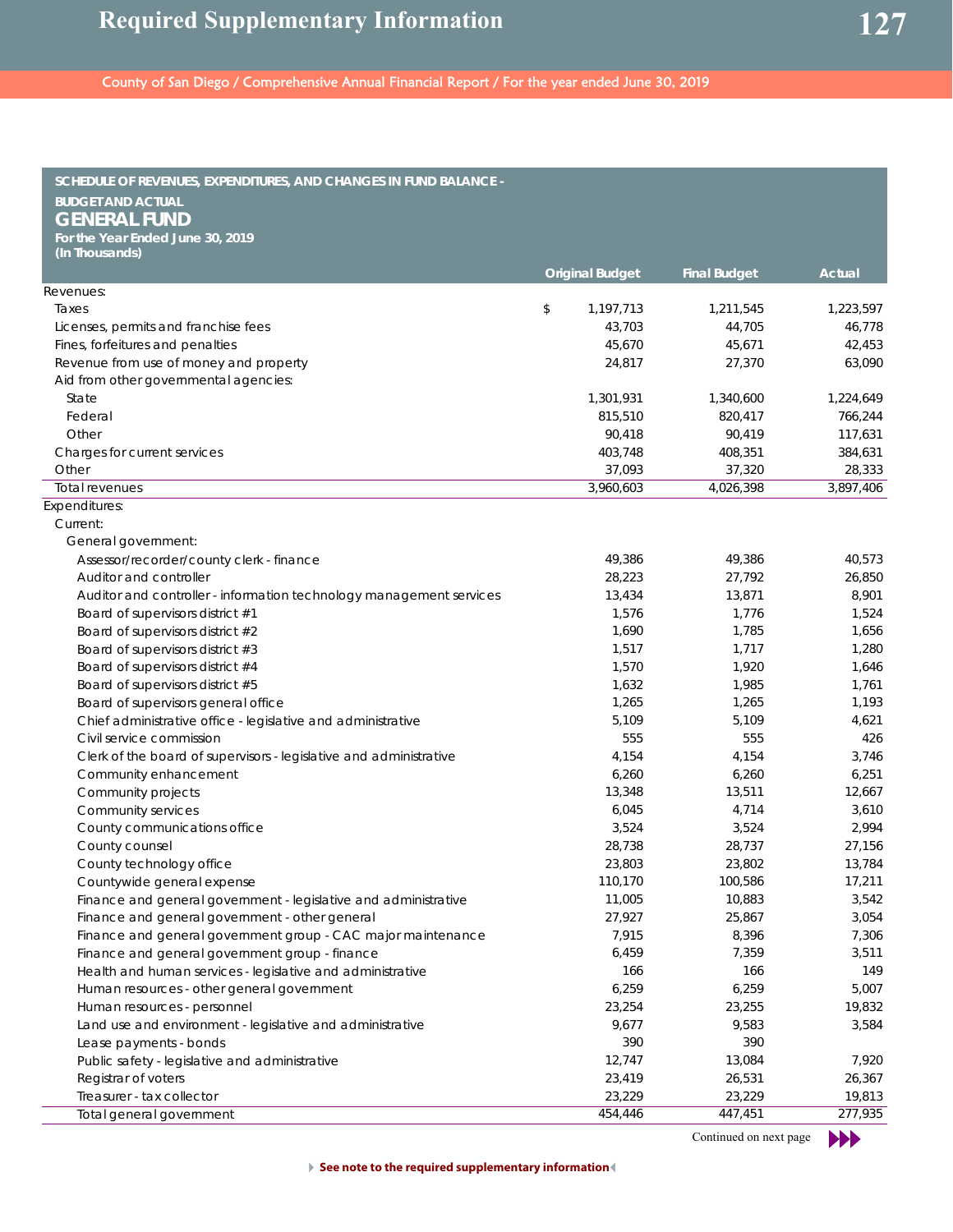| <b>BUDGET AND ACTUAL</b><br><b>GENERAL FUND</b><br>For the Year Ended June 30, 2019<br>(In Thousands)<br>(Continued)<br>Actual<br><b>Original Budget</b><br><b>Final Budget</b><br>Public protection:<br>Agriculture, weights and measures<br>18,052<br>18,544<br>16,167<br>4,774<br>4,734<br>4,539<br>Agriculture, weights and measures - sealer<br>Assessor/recorder/county clerk - other protection<br>28,545<br>28,544<br>19,284<br>Child support<br>50,016<br>48,096<br>40,416<br>Citizens law enforcement review board<br>903<br>903<br>804<br>Contributions for trial courts<br>67,019<br>67,250<br>66,939<br>Department of animal services<br>8,547<br>8,705<br>8,564<br>185,299<br>186,734<br>187,426<br>District attorney - judicial<br>46,392<br>Fire protection, office of emergency services<br>44,805<br>36,984<br>827<br>827<br>679<br>Grand jury<br>476<br>476<br>476<br>Local agency formation commission administration<br>10,860<br>Medical examiner<br>11,644<br>11,347<br>9,719<br>Office of emergency services<br>9,600<br>7,581<br>3,129<br>3,129<br>Penalty assessment<br>Planning and development services<br>60,499<br>61,985<br>38,625<br>149,279<br>Probation - detention and correction<br>163,818<br>163,590<br>49,394<br>49,763<br>48,819<br>Probation - juvenile detention<br>90,349<br>89,334<br>83,672<br>Public defender<br>Public works, flood control, soil and water, general<br>36,859<br>37,441<br>18,051<br>301,851<br>305,553<br>298,851<br>Sheriff - adult detention<br>Sheriff - detention and correction<br>4,821<br>5,449<br>5,066<br>Sheriff - other protection<br>3,148<br>3,148<br>807<br>560,232<br>582,494<br>515,501<br>Sheriff - police protection<br>1,706,845<br>1,733,559<br>1,557,750<br>Total public protection<br>Public ways and facilities:<br>338<br>690<br>Public works, dept of gen<br>382<br>5,994<br>Public works, general - public ways<br>6,240<br>4,475<br>Total public ways and facilities<br>6,332<br>6,930<br>4,857<br>Health and sanitation:<br>Environmental health<br>47,713<br>48,162<br>41,156<br>186,015<br>159,442<br>125,957<br>Health and human services agency - drug and alcohol abuse services<br>217,007<br>230,065<br>183,924<br>Health and human services agency - health<br>Health and human services agency - health administration<br>1,396<br>1,396<br>1,332<br>54,540<br>Health and human services agency - medical care<br>54,540<br>53,175<br>Health and human services agency - mental health<br>423,899<br>438,633<br>423,630<br>200<br>200<br>Public works, general - sanitation<br>3<br>945,504<br>917,435<br>829,446<br>Total health and sanitation<br>Public assistance:<br>7,489<br>7,969<br>Health and human services agency - medical services<br>7,489<br>Health and human services agency - other assistance<br>321,240<br>354,555<br>279,803<br>782,263<br>Health and human services agency - social administration<br>852,640<br>844,495<br>Health and human services agency - veterans' services<br>2,971<br>2,975<br>3,244<br>Probation - care of court wards<br>16,163<br>18,424<br>18,987<br>1,200,503<br>1,227,938<br>1,092,266<br>Total public assistance | SCHEDULE OF REVENUES, EXPENDITURES, AND CHANGES IN FUND BALANCE - |  |  |
|----------------------------------------------------------------------------------------------------------------------------------------------------------------------------------------------------------------------------------------------------------------------------------------------------------------------------------------------------------------------------------------------------------------------------------------------------------------------------------------------------------------------------------------------------------------------------------------------------------------------------------------------------------------------------------------------------------------------------------------------------------------------------------------------------------------------------------------------------------------------------------------------------------------------------------------------------------------------------------------------------------------------------------------------------------------------------------------------------------------------------------------------------------------------------------------------------------------------------------------------------------------------------------------------------------------------------------------------------------------------------------------------------------------------------------------------------------------------------------------------------------------------------------------------------------------------------------------------------------------------------------------------------------------------------------------------------------------------------------------------------------------------------------------------------------------------------------------------------------------------------------------------------------------------------------------------------------------------------------------------------------------------------------------------------------------------------------------------------------------------------------------------------------------------------------------------------------------------------------------------------------------------------------------------------------------------------------------------------------------------------------------------------------------------------------------------------------------------------------------------------------------------------------------------------------------------------------------------------------------------------------------------------------------------------------------------------------------------------------------------------------------------------------------------------------------------------------------------------------------------------------------------------------------------------------------------------------------------------------------------------------------------------------------------------------------------------------------------------------------------------------------------------------------------------|-------------------------------------------------------------------|--|--|
|                                                                                                                                                                                                                                                                                                                                                                                                                                                                                                                                                                                                                                                                                                                                                                                                                                                                                                                                                                                                                                                                                                                                                                                                                                                                                                                                                                                                                                                                                                                                                                                                                                                                                                                                                                                                                                                                                                                                                                                                                                                                                                                                                                                                                                                                                                                                                                                                                                                                                                                                                                                                                                                                                                                                                                                                                                                                                                                                                                                                                                                                                                                                                                            |                                                                   |  |  |
|                                                                                                                                                                                                                                                                                                                                                                                                                                                                                                                                                                                                                                                                                                                                                                                                                                                                                                                                                                                                                                                                                                                                                                                                                                                                                                                                                                                                                                                                                                                                                                                                                                                                                                                                                                                                                                                                                                                                                                                                                                                                                                                                                                                                                                                                                                                                                                                                                                                                                                                                                                                                                                                                                                                                                                                                                                                                                                                                                                                                                                                                                                                                                                            |                                                                   |  |  |
|                                                                                                                                                                                                                                                                                                                                                                                                                                                                                                                                                                                                                                                                                                                                                                                                                                                                                                                                                                                                                                                                                                                                                                                                                                                                                                                                                                                                                                                                                                                                                                                                                                                                                                                                                                                                                                                                                                                                                                                                                                                                                                                                                                                                                                                                                                                                                                                                                                                                                                                                                                                                                                                                                                                                                                                                                                                                                                                                                                                                                                                                                                                                                                            |                                                                   |  |  |
|                                                                                                                                                                                                                                                                                                                                                                                                                                                                                                                                                                                                                                                                                                                                                                                                                                                                                                                                                                                                                                                                                                                                                                                                                                                                                                                                                                                                                                                                                                                                                                                                                                                                                                                                                                                                                                                                                                                                                                                                                                                                                                                                                                                                                                                                                                                                                                                                                                                                                                                                                                                                                                                                                                                                                                                                                                                                                                                                                                                                                                                                                                                                                                            |                                                                   |  |  |
|                                                                                                                                                                                                                                                                                                                                                                                                                                                                                                                                                                                                                                                                                                                                                                                                                                                                                                                                                                                                                                                                                                                                                                                                                                                                                                                                                                                                                                                                                                                                                                                                                                                                                                                                                                                                                                                                                                                                                                                                                                                                                                                                                                                                                                                                                                                                                                                                                                                                                                                                                                                                                                                                                                                                                                                                                                                                                                                                                                                                                                                                                                                                                                            |                                                                   |  |  |
|                                                                                                                                                                                                                                                                                                                                                                                                                                                                                                                                                                                                                                                                                                                                                                                                                                                                                                                                                                                                                                                                                                                                                                                                                                                                                                                                                                                                                                                                                                                                                                                                                                                                                                                                                                                                                                                                                                                                                                                                                                                                                                                                                                                                                                                                                                                                                                                                                                                                                                                                                                                                                                                                                                                                                                                                                                                                                                                                                                                                                                                                                                                                                                            |                                                                   |  |  |
|                                                                                                                                                                                                                                                                                                                                                                                                                                                                                                                                                                                                                                                                                                                                                                                                                                                                                                                                                                                                                                                                                                                                                                                                                                                                                                                                                                                                                                                                                                                                                                                                                                                                                                                                                                                                                                                                                                                                                                                                                                                                                                                                                                                                                                                                                                                                                                                                                                                                                                                                                                                                                                                                                                                                                                                                                                                                                                                                                                                                                                                                                                                                                                            |                                                                   |  |  |
|                                                                                                                                                                                                                                                                                                                                                                                                                                                                                                                                                                                                                                                                                                                                                                                                                                                                                                                                                                                                                                                                                                                                                                                                                                                                                                                                                                                                                                                                                                                                                                                                                                                                                                                                                                                                                                                                                                                                                                                                                                                                                                                                                                                                                                                                                                                                                                                                                                                                                                                                                                                                                                                                                                                                                                                                                                                                                                                                                                                                                                                                                                                                                                            |                                                                   |  |  |
|                                                                                                                                                                                                                                                                                                                                                                                                                                                                                                                                                                                                                                                                                                                                                                                                                                                                                                                                                                                                                                                                                                                                                                                                                                                                                                                                                                                                                                                                                                                                                                                                                                                                                                                                                                                                                                                                                                                                                                                                                                                                                                                                                                                                                                                                                                                                                                                                                                                                                                                                                                                                                                                                                                                                                                                                                                                                                                                                                                                                                                                                                                                                                                            |                                                                   |  |  |
|                                                                                                                                                                                                                                                                                                                                                                                                                                                                                                                                                                                                                                                                                                                                                                                                                                                                                                                                                                                                                                                                                                                                                                                                                                                                                                                                                                                                                                                                                                                                                                                                                                                                                                                                                                                                                                                                                                                                                                                                                                                                                                                                                                                                                                                                                                                                                                                                                                                                                                                                                                                                                                                                                                                                                                                                                                                                                                                                                                                                                                                                                                                                                                            |                                                                   |  |  |
|                                                                                                                                                                                                                                                                                                                                                                                                                                                                                                                                                                                                                                                                                                                                                                                                                                                                                                                                                                                                                                                                                                                                                                                                                                                                                                                                                                                                                                                                                                                                                                                                                                                                                                                                                                                                                                                                                                                                                                                                                                                                                                                                                                                                                                                                                                                                                                                                                                                                                                                                                                                                                                                                                                                                                                                                                                                                                                                                                                                                                                                                                                                                                                            |                                                                   |  |  |
|                                                                                                                                                                                                                                                                                                                                                                                                                                                                                                                                                                                                                                                                                                                                                                                                                                                                                                                                                                                                                                                                                                                                                                                                                                                                                                                                                                                                                                                                                                                                                                                                                                                                                                                                                                                                                                                                                                                                                                                                                                                                                                                                                                                                                                                                                                                                                                                                                                                                                                                                                                                                                                                                                                                                                                                                                                                                                                                                                                                                                                                                                                                                                                            |                                                                   |  |  |
|                                                                                                                                                                                                                                                                                                                                                                                                                                                                                                                                                                                                                                                                                                                                                                                                                                                                                                                                                                                                                                                                                                                                                                                                                                                                                                                                                                                                                                                                                                                                                                                                                                                                                                                                                                                                                                                                                                                                                                                                                                                                                                                                                                                                                                                                                                                                                                                                                                                                                                                                                                                                                                                                                                                                                                                                                                                                                                                                                                                                                                                                                                                                                                            |                                                                   |  |  |
|                                                                                                                                                                                                                                                                                                                                                                                                                                                                                                                                                                                                                                                                                                                                                                                                                                                                                                                                                                                                                                                                                                                                                                                                                                                                                                                                                                                                                                                                                                                                                                                                                                                                                                                                                                                                                                                                                                                                                                                                                                                                                                                                                                                                                                                                                                                                                                                                                                                                                                                                                                                                                                                                                                                                                                                                                                                                                                                                                                                                                                                                                                                                                                            |                                                                   |  |  |
|                                                                                                                                                                                                                                                                                                                                                                                                                                                                                                                                                                                                                                                                                                                                                                                                                                                                                                                                                                                                                                                                                                                                                                                                                                                                                                                                                                                                                                                                                                                                                                                                                                                                                                                                                                                                                                                                                                                                                                                                                                                                                                                                                                                                                                                                                                                                                                                                                                                                                                                                                                                                                                                                                                                                                                                                                                                                                                                                                                                                                                                                                                                                                                            |                                                                   |  |  |
|                                                                                                                                                                                                                                                                                                                                                                                                                                                                                                                                                                                                                                                                                                                                                                                                                                                                                                                                                                                                                                                                                                                                                                                                                                                                                                                                                                                                                                                                                                                                                                                                                                                                                                                                                                                                                                                                                                                                                                                                                                                                                                                                                                                                                                                                                                                                                                                                                                                                                                                                                                                                                                                                                                                                                                                                                                                                                                                                                                                                                                                                                                                                                                            |                                                                   |  |  |
|                                                                                                                                                                                                                                                                                                                                                                                                                                                                                                                                                                                                                                                                                                                                                                                                                                                                                                                                                                                                                                                                                                                                                                                                                                                                                                                                                                                                                                                                                                                                                                                                                                                                                                                                                                                                                                                                                                                                                                                                                                                                                                                                                                                                                                                                                                                                                                                                                                                                                                                                                                                                                                                                                                                                                                                                                                                                                                                                                                                                                                                                                                                                                                            |                                                                   |  |  |
|                                                                                                                                                                                                                                                                                                                                                                                                                                                                                                                                                                                                                                                                                                                                                                                                                                                                                                                                                                                                                                                                                                                                                                                                                                                                                                                                                                                                                                                                                                                                                                                                                                                                                                                                                                                                                                                                                                                                                                                                                                                                                                                                                                                                                                                                                                                                                                                                                                                                                                                                                                                                                                                                                                                                                                                                                                                                                                                                                                                                                                                                                                                                                                            |                                                                   |  |  |
|                                                                                                                                                                                                                                                                                                                                                                                                                                                                                                                                                                                                                                                                                                                                                                                                                                                                                                                                                                                                                                                                                                                                                                                                                                                                                                                                                                                                                                                                                                                                                                                                                                                                                                                                                                                                                                                                                                                                                                                                                                                                                                                                                                                                                                                                                                                                                                                                                                                                                                                                                                                                                                                                                                                                                                                                                                                                                                                                                                                                                                                                                                                                                                            |                                                                   |  |  |
|                                                                                                                                                                                                                                                                                                                                                                                                                                                                                                                                                                                                                                                                                                                                                                                                                                                                                                                                                                                                                                                                                                                                                                                                                                                                                                                                                                                                                                                                                                                                                                                                                                                                                                                                                                                                                                                                                                                                                                                                                                                                                                                                                                                                                                                                                                                                                                                                                                                                                                                                                                                                                                                                                                                                                                                                                                                                                                                                                                                                                                                                                                                                                                            |                                                                   |  |  |
|                                                                                                                                                                                                                                                                                                                                                                                                                                                                                                                                                                                                                                                                                                                                                                                                                                                                                                                                                                                                                                                                                                                                                                                                                                                                                                                                                                                                                                                                                                                                                                                                                                                                                                                                                                                                                                                                                                                                                                                                                                                                                                                                                                                                                                                                                                                                                                                                                                                                                                                                                                                                                                                                                                                                                                                                                                                                                                                                                                                                                                                                                                                                                                            |                                                                   |  |  |
|                                                                                                                                                                                                                                                                                                                                                                                                                                                                                                                                                                                                                                                                                                                                                                                                                                                                                                                                                                                                                                                                                                                                                                                                                                                                                                                                                                                                                                                                                                                                                                                                                                                                                                                                                                                                                                                                                                                                                                                                                                                                                                                                                                                                                                                                                                                                                                                                                                                                                                                                                                                                                                                                                                                                                                                                                                                                                                                                                                                                                                                                                                                                                                            |                                                                   |  |  |
|                                                                                                                                                                                                                                                                                                                                                                                                                                                                                                                                                                                                                                                                                                                                                                                                                                                                                                                                                                                                                                                                                                                                                                                                                                                                                                                                                                                                                                                                                                                                                                                                                                                                                                                                                                                                                                                                                                                                                                                                                                                                                                                                                                                                                                                                                                                                                                                                                                                                                                                                                                                                                                                                                                                                                                                                                                                                                                                                                                                                                                                                                                                                                                            |                                                                   |  |  |
|                                                                                                                                                                                                                                                                                                                                                                                                                                                                                                                                                                                                                                                                                                                                                                                                                                                                                                                                                                                                                                                                                                                                                                                                                                                                                                                                                                                                                                                                                                                                                                                                                                                                                                                                                                                                                                                                                                                                                                                                                                                                                                                                                                                                                                                                                                                                                                                                                                                                                                                                                                                                                                                                                                                                                                                                                                                                                                                                                                                                                                                                                                                                                                            |                                                                   |  |  |
|                                                                                                                                                                                                                                                                                                                                                                                                                                                                                                                                                                                                                                                                                                                                                                                                                                                                                                                                                                                                                                                                                                                                                                                                                                                                                                                                                                                                                                                                                                                                                                                                                                                                                                                                                                                                                                                                                                                                                                                                                                                                                                                                                                                                                                                                                                                                                                                                                                                                                                                                                                                                                                                                                                                                                                                                                                                                                                                                                                                                                                                                                                                                                                            |                                                                   |  |  |
|                                                                                                                                                                                                                                                                                                                                                                                                                                                                                                                                                                                                                                                                                                                                                                                                                                                                                                                                                                                                                                                                                                                                                                                                                                                                                                                                                                                                                                                                                                                                                                                                                                                                                                                                                                                                                                                                                                                                                                                                                                                                                                                                                                                                                                                                                                                                                                                                                                                                                                                                                                                                                                                                                                                                                                                                                                                                                                                                                                                                                                                                                                                                                                            |                                                                   |  |  |
|                                                                                                                                                                                                                                                                                                                                                                                                                                                                                                                                                                                                                                                                                                                                                                                                                                                                                                                                                                                                                                                                                                                                                                                                                                                                                                                                                                                                                                                                                                                                                                                                                                                                                                                                                                                                                                                                                                                                                                                                                                                                                                                                                                                                                                                                                                                                                                                                                                                                                                                                                                                                                                                                                                                                                                                                                                                                                                                                                                                                                                                                                                                                                                            |                                                                   |  |  |
|                                                                                                                                                                                                                                                                                                                                                                                                                                                                                                                                                                                                                                                                                                                                                                                                                                                                                                                                                                                                                                                                                                                                                                                                                                                                                                                                                                                                                                                                                                                                                                                                                                                                                                                                                                                                                                                                                                                                                                                                                                                                                                                                                                                                                                                                                                                                                                                                                                                                                                                                                                                                                                                                                                                                                                                                                                                                                                                                                                                                                                                                                                                                                                            |                                                                   |  |  |
|                                                                                                                                                                                                                                                                                                                                                                                                                                                                                                                                                                                                                                                                                                                                                                                                                                                                                                                                                                                                                                                                                                                                                                                                                                                                                                                                                                                                                                                                                                                                                                                                                                                                                                                                                                                                                                                                                                                                                                                                                                                                                                                                                                                                                                                                                                                                                                                                                                                                                                                                                                                                                                                                                                                                                                                                                                                                                                                                                                                                                                                                                                                                                                            |                                                                   |  |  |
|                                                                                                                                                                                                                                                                                                                                                                                                                                                                                                                                                                                                                                                                                                                                                                                                                                                                                                                                                                                                                                                                                                                                                                                                                                                                                                                                                                                                                                                                                                                                                                                                                                                                                                                                                                                                                                                                                                                                                                                                                                                                                                                                                                                                                                                                                                                                                                                                                                                                                                                                                                                                                                                                                                                                                                                                                                                                                                                                                                                                                                                                                                                                                                            |                                                                   |  |  |
|                                                                                                                                                                                                                                                                                                                                                                                                                                                                                                                                                                                                                                                                                                                                                                                                                                                                                                                                                                                                                                                                                                                                                                                                                                                                                                                                                                                                                                                                                                                                                                                                                                                                                                                                                                                                                                                                                                                                                                                                                                                                                                                                                                                                                                                                                                                                                                                                                                                                                                                                                                                                                                                                                                                                                                                                                                                                                                                                                                                                                                                                                                                                                                            |                                                                   |  |  |
|                                                                                                                                                                                                                                                                                                                                                                                                                                                                                                                                                                                                                                                                                                                                                                                                                                                                                                                                                                                                                                                                                                                                                                                                                                                                                                                                                                                                                                                                                                                                                                                                                                                                                                                                                                                                                                                                                                                                                                                                                                                                                                                                                                                                                                                                                                                                                                                                                                                                                                                                                                                                                                                                                                                                                                                                                                                                                                                                                                                                                                                                                                                                                                            |                                                                   |  |  |
|                                                                                                                                                                                                                                                                                                                                                                                                                                                                                                                                                                                                                                                                                                                                                                                                                                                                                                                                                                                                                                                                                                                                                                                                                                                                                                                                                                                                                                                                                                                                                                                                                                                                                                                                                                                                                                                                                                                                                                                                                                                                                                                                                                                                                                                                                                                                                                                                                                                                                                                                                                                                                                                                                                                                                                                                                                                                                                                                                                                                                                                                                                                                                                            |                                                                   |  |  |
|                                                                                                                                                                                                                                                                                                                                                                                                                                                                                                                                                                                                                                                                                                                                                                                                                                                                                                                                                                                                                                                                                                                                                                                                                                                                                                                                                                                                                                                                                                                                                                                                                                                                                                                                                                                                                                                                                                                                                                                                                                                                                                                                                                                                                                                                                                                                                                                                                                                                                                                                                                                                                                                                                                                                                                                                                                                                                                                                                                                                                                                                                                                                                                            |                                                                   |  |  |
|                                                                                                                                                                                                                                                                                                                                                                                                                                                                                                                                                                                                                                                                                                                                                                                                                                                                                                                                                                                                                                                                                                                                                                                                                                                                                                                                                                                                                                                                                                                                                                                                                                                                                                                                                                                                                                                                                                                                                                                                                                                                                                                                                                                                                                                                                                                                                                                                                                                                                                                                                                                                                                                                                                                                                                                                                                                                                                                                                                                                                                                                                                                                                                            |                                                                   |  |  |
|                                                                                                                                                                                                                                                                                                                                                                                                                                                                                                                                                                                                                                                                                                                                                                                                                                                                                                                                                                                                                                                                                                                                                                                                                                                                                                                                                                                                                                                                                                                                                                                                                                                                                                                                                                                                                                                                                                                                                                                                                                                                                                                                                                                                                                                                                                                                                                                                                                                                                                                                                                                                                                                                                                                                                                                                                                                                                                                                                                                                                                                                                                                                                                            |                                                                   |  |  |
|                                                                                                                                                                                                                                                                                                                                                                                                                                                                                                                                                                                                                                                                                                                                                                                                                                                                                                                                                                                                                                                                                                                                                                                                                                                                                                                                                                                                                                                                                                                                                                                                                                                                                                                                                                                                                                                                                                                                                                                                                                                                                                                                                                                                                                                                                                                                                                                                                                                                                                                                                                                                                                                                                                                                                                                                                                                                                                                                                                                                                                                                                                                                                                            |                                                                   |  |  |
|                                                                                                                                                                                                                                                                                                                                                                                                                                                                                                                                                                                                                                                                                                                                                                                                                                                                                                                                                                                                                                                                                                                                                                                                                                                                                                                                                                                                                                                                                                                                                                                                                                                                                                                                                                                                                                                                                                                                                                                                                                                                                                                                                                                                                                                                                                                                                                                                                                                                                                                                                                                                                                                                                                                                                                                                                                                                                                                                                                                                                                                                                                                                                                            |                                                                   |  |  |
|                                                                                                                                                                                                                                                                                                                                                                                                                                                                                                                                                                                                                                                                                                                                                                                                                                                                                                                                                                                                                                                                                                                                                                                                                                                                                                                                                                                                                                                                                                                                                                                                                                                                                                                                                                                                                                                                                                                                                                                                                                                                                                                                                                                                                                                                                                                                                                                                                                                                                                                                                                                                                                                                                                                                                                                                                                                                                                                                                                                                                                                                                                                                                                            |                                                                   |  |  |
|                                                                                                                                                                                                                                                                                                                                                                                                                                                                                                                                                                                                                                                                                                                                                                                                                                                                                                                                                                                                                                                                                                                                                                                                                                                                                                                                                                                                                                                                                                                                                                                                                                                                                                                                                                                                                                                                                                                                                                                                                                                                                                                                                                                                                                                                                                                                                                                                                                                                                                                                                                                                                                                                                                                                                                                                                                                                                                                                                                                                                                                                                                                                                                            |                                                                   |  |  |
|                                                                                                                                                                                                                                                                                                                                                                                                                                                                                                                                                                                                                                                                                                                                                                                                                                                                                                                                                                                                                                                                                                                                                                                                                                                                                                                                                                                                                                                                                                                                                                                                                                                                                                                                                                                                                                                                                                                                                                                                                                                                                                                                                                                                                                                                                                                                                                                                                                                                                                                                                                                                                                                                                                                                                                                                                                                                                                                                                                                                                                                                                                                                                                            |                                                                   |  |  |
|                                                                                                                                                                                                                                                                                                                                                                                                                                                                                                                                                                                                                                                                                                                                                                                                                                                                                                                                                                                                                                                                                                                                                                                                                                                                                                                                                                                                                                                                                                                                                                                                                                                                                                                                                                                                                                                                                                                                                                                                                                                                                                                                                                                                                                                                                                                                                                                                                                                                                                                                                                                                                                                                                                                                                                                                                                                                                                                                                                                                                                                                                                                                                                            |                                                                   |  |  |
|                                                                                                                                                                                                                                                                                                                                                                                                                                                                                                                                                                                                                                                                                                                                                                                                                                                                                                                                                                                                                                                                                                                                                                                                                                                                                                                                                                                                                                                                                                                                                                                                                                                                                                                                                                                                                                                                                                                                                                                                                                                                                                                                                                                                                                                                                                                                                                                                                                                                                                                                                                                                                                                                                                                                                                                                                                                                                                                                                                                                                                                                                                                                                                            |                                                                   |  |  |
|                                                                                                                                                                                                                                                                                                                                                                                                                                                                                                                                                                                                                                                                                                                                                                                                                                                                                                                                                                                                                                                                                                                                                                                                                                                                                                                                                                                                                                                                                                                                                                                                                                                                                                                                                                                                                                                                                                                                                                                                                                                                                                                                                                                                                                                                                                                                                                                                                                                                                                                                                                                                                                                                                                                                                                                                                                                                                                                                                                                                                                                                                                                                                                            |                                                                   |  |  |
|                                                                                                                                                                                                                                                                                                                                                                                                                                                                                                                                                                                                                                                                                                                                                                                                                                                                                                                                                                                                                                                                                                                                                                                                                                                                                                                                                                                                                                                                                                                                                                                                                                                                                                                                                                                                                                                                                                                                                                                                                                                                                                                                                                                                                                                                                                                                                                                                                                                                                                                                                                                                                                                                                                                                                                                                                                                                                                                                                                                                                                                                                                                                                                            |                                                                   |  |  |
|                                                                                                                                                                                                                                                                                                                                                                                                                                                                                                                                                                                                                                                                                                                                                                                                                                                                                                                                                                                                                                                                                                                                                                                                                                                                                                                                                                                                                                                                                                                                                                                                                                                                                                                                                                                                                                                                                                                                                                                                                                                                                                                                                                                                                                                                                                                                                                                                                                                                                                                                                                                                                                                                                                                                                                                                                                                                                                                                                                                                                                                                                                                                                                            |                                                                   |  |  |
|                                                                                                                                                                                                                                                                                                                                                                                                                                                                                                                                                                                                                                                                                                                                                                                                                                                                                                                                                                                                                                                                                                                                                                                                                                                                                                                                                                                                                                                                                                                                                                                                                                                                                                                                                                                                                                                                                                                                                                                                                                                                                                                                                                                                                                                                                                                                                                                                                                                                                                                                                                                                                                                                                                                                                                                                                                                                                                                                                                                                                                                                                                                                                                            |                                                                   |  |  |
|                                                                                                                                                                                                                                                                                                                                                                                                                                                                                                                                                                                                                                                                                                                                                                                                                                                                                                                                                                                                                                                                                                                                                                                                                                                                                                                                                                                                                                                                                                                                                                                                                                                                                                                                                                                                                                                                                                                                                                                                                                                                                                                                                                                                                                                                                                                                                                                                                                                                                                                                                                                                                                                                                                                                                                                                                                                                                                                                                                                                                                                                                                                                                                            |                                                                   |  |  |
|                                                                                                                                                                                                                                                                                                                                                                                                                                                                                                                                                                                                                                                                                                                                                                                                                                                                                                                                                                                                                                                                                                                                                                                                                                                                                                                                                                                                                                                                                                                                                                                                                                                                                                                                                                                                                                                                                                                                                                                                                                                                                                                                                                                                                                                                                                                                                                                                                                                                                                                                                                                                                                                                                                                                                                                                                                                                                                                                                                                                                                                                                                                                                                            |                                                                   |  |  |

Continued on next page $\blacktriangleright\blacktriangleright\blacktriangleright$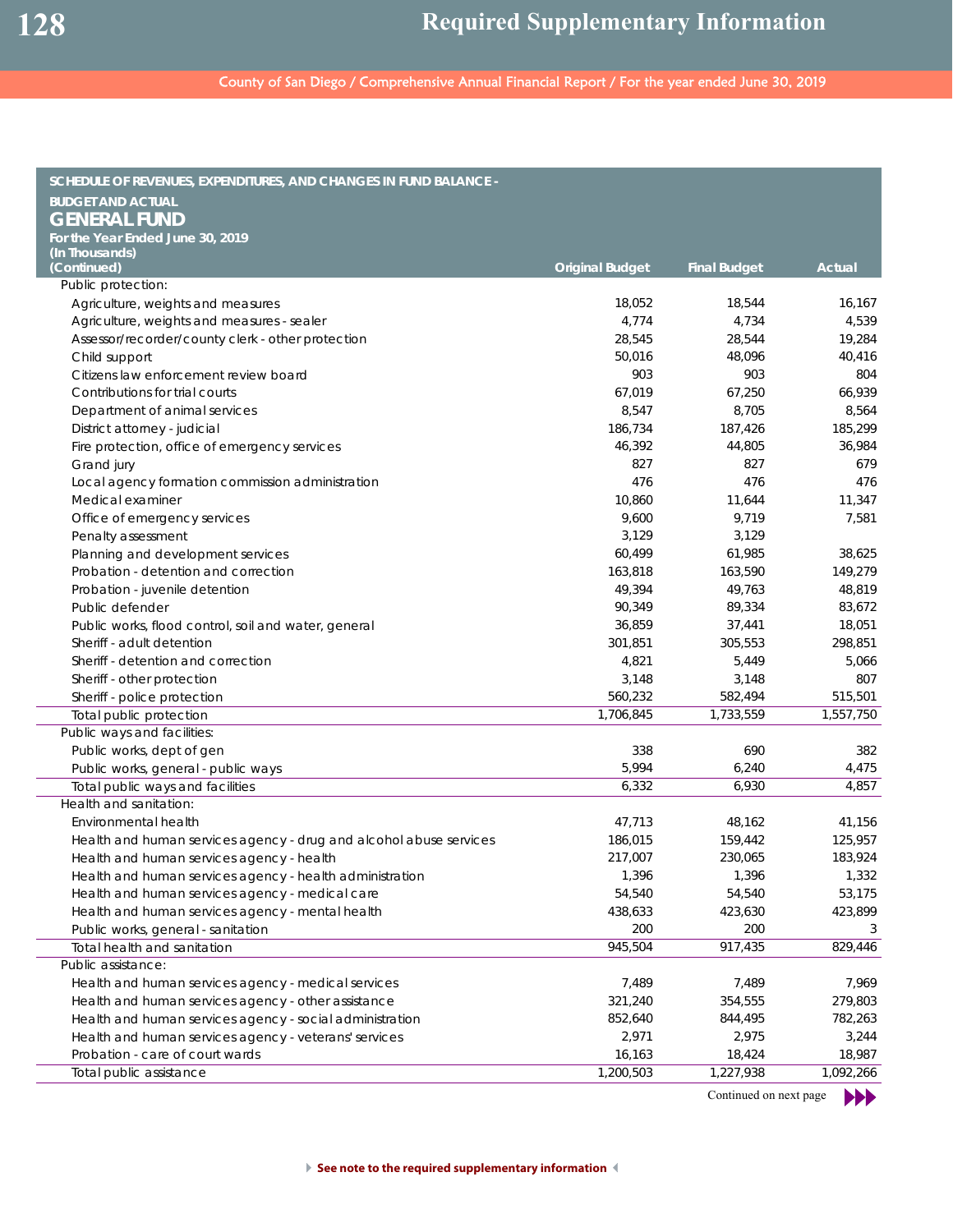| SCHEDULE OF REVENUES, EXPENDITURES, AND CHANGES IN FUND BALANCE - |                        |                     |            |
|-------------------------------------------------------------------|------------------------|---------------------|------------|
| <b>BUDGET AND ACTUAL</b>                                          |                        |                     |            |
| <b>GENERAL FUND</b>                                               |                        |                     |            |
| For the Year Ended June 30, 2019                                  |                        |                     |            |
| (In Thousands)                                                    |                        |                     |            |
| (Continued)                                                       | <b>Original Budget</b> | <b>Final Budget</b> | Actual     |
| Education:                                                        |                        |                     |            |
| Agriculture, weights and measures                                 | 1,537                  | 1,536               | 1,346      |
| Total education                                                   | 1.537                  | 1.536               | 1,346      |
| Recreation and cultural:                                          |                        |                     |            |
| Parks and recreation                                              | 53,088                 | 53,748              | 40,489     |
| Total recreation and cultural                                     | 53.088                 | 53,748              | 40,489     |
| Capital outlay                                                    | 39,058                 | 78,278              | 30,034     |
| Debt service:                                                     |                        |                     |            |
| Principal                                                         | 17.860                 | 21.961              | 21,959     |
| Interest                                                          | 12,758                 | 14,596              | 14,585     |
| <b>Total expenditures</b>                                         | 4,437,931              | 4,503,432           | 3,870,667  |
| Excess (deficiency) of revenues over (under) expenditures         | (477, 328)             | (477, 034)          | 26,739     |
| Other financing sources (uses):                                   |                        |                     |            |
| Sale of capital assets                                            |                        | 5,000               | 6,222      |
| Transfers in                                                      | 330.682                | 336.130             | 305,547    |
| Transfers out                                                     | (691, 929)             | (767, 484)          | (222, 301) |
| Total other financing sources (uses)                              | (361, 247)             | (426, 354)          | 89,468     |
| Net change in fund balances                                       | (838, 575)             | (903, 388)          | 116,207    |
| Fund balances at the beginning of year                            | 2,307,127              | 2,307,127           | 2,307,127  |
| Increase (decrease) in nonspendable inventories                   |                        | 731                 | 731        |
| Fund balances at end of year                                      | \$<br>1.468.552        | 1.404.470           | 2.424.065  |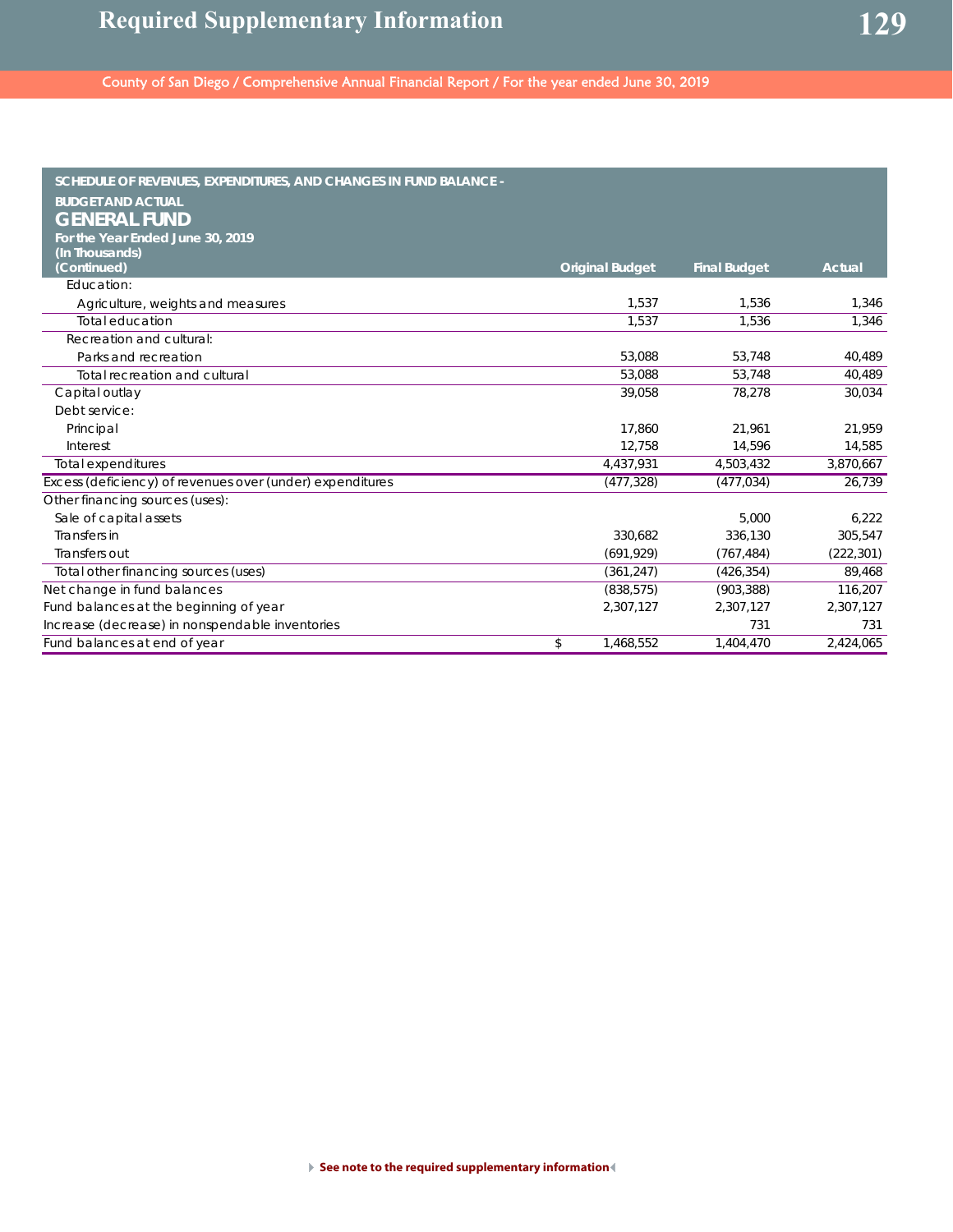| SCHEDULE OF REVENUES, EXPENDITURES, AND CHANGES IN FUND BALANCE<br><b>BUDGET AND ACTUAL</b> |                        |                     |            |
|---------------------------------------------------------------------------------------------|------------------------|---------------------|------------|
| <b>PUBLIC SAFETY FUND</b>                                                                   |                        |                     |            |
| For the Year Ended June 30, 2019<br>(In Thousands)                                          |                        |                     |            |
|                                                                                             | <b>Original Budget</b> | <b>Final Budget</b> | Actual     |
| Revenues:                                                                                   |                        |                     |            |
| Revenue from use of money and property                                                      |                        |                     | 52         |
| Aid from other governmental agencies:                                                       |                        |                     |            |
| State                                                                                       | \$<br>284,214          | 284,214             | 293,766    |
| <b>Total revenues</b>                                                                       | 284,214                | 284.214             | 293,818    |
| <b>Expenditures:</b>                                                                        |                        |                     |            |
| Current:                                                                                    |                        |                     |            |
| Public protection:                                                                          |                        |                     |            |
| Public safety (Prop 172)                                                                    | 1.066                  | 1.066               |            |
| Total public protection                                                                     | 1.066                  | 1.066               |            |
| <b>Total expenditures</b>                                                                   | 1.066                  | 1.066               |            |
| Excess (deficiency) of revenues over (under) expenditures                                   | 283,148                | 283,148             | 293,818    |
| Other financing sources (uses):                                                             |                        |                     |            |
| Transfers out                                                                               | (307, 701)             | (309, 601)          | (285, 540) |
| Total other financing sources (uses)                                                        | (307, 701)             | (309, 601)          | (285, 540) |
| Net change in fund balances                                                                 | (24, 553)              | (26, 453)           | 8,278      |
| Fund balances at beginning of year                                                          | 59,439                 | 59,439              | 59,439     |
| Fund balances at end of year                                                                | \$<br>34.886           | 32.986              | 67,717     |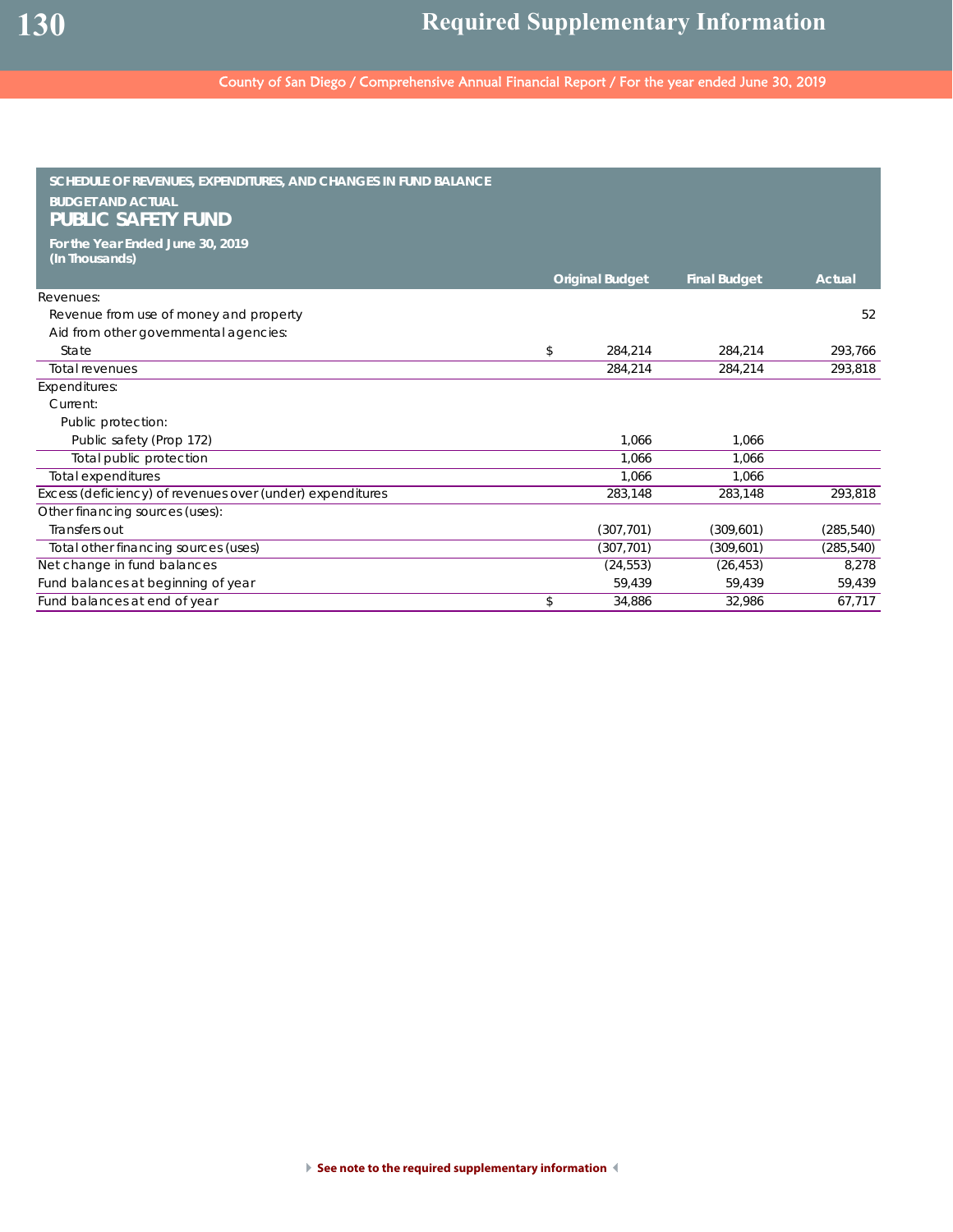| SCHEDULE OF REVENUES, EXPENDITURES, AND CHANGES IN FUND BALANCE<br><b>BUDGET AND ACTUAL</b><br><b>TOBACCO ENDOWMENT FUND</b><br>For the Year Ended June 30, 2019<br>(In Thousands) | <b>Original Budget</b> | <b>Final Budget</b> | <b>Actual</b> |
|------------------------------------------------------------------------------------------------------------------------------------------------------------------------------------|------------------------|---------------------|---------------|
| Revenues:                                                                                                                                                                          |                        |                     |               |
| Revenue from use of money and property                                                                                                                                             | \$<br>1.900            | 1.900               | 7,310         |
| <b>Total revenues</b>                                                                                                                                                              | 1,900                  | 1,900               | 7,310         |
| Expenditures:                                                                                                                                                                      |                        |                     |               |
| Current:                                                                                                                                                                           |                        |                     |               |
| General government:                                                                                                                                                                |                        |                     |               |
| Tobacco settlement                                                                                                                                                                 | 200                    | 200                 | 200           |
| Total general government                                                                                                                                                           | 200                    | 200                 | 200           |
| <b>Total expenditures</b>                                                                                                                                                          | 200                    | 200                 | 200           |
| Excess (deficiency) of revenues over (under) expenditures                                                                                                                          | 1,700                  | 1,700               | 7,110         |
| Other financing sources (uses):                                                                                                                                                    |                        |                     |               |
| Transfers out                                                                                                                                                                      | (6,000)                | (6,000)             | (6,000)       |
| Total other financing sources (uses)                                                                                                                                               | (6,000)                | (6,000)             | (6,000)       |
| Net change in fund balances                                                                                                                                                        | (4,300)                | (4,300)             | 1,110         |
| Fund balances at beginning of year                                                                                                                                                 | 298,758                | 298,758             | 298,758       |
| Fund balances at end of year                                                                                                                                                       | \$<br>294,458          | 294,458             | 299,868       |